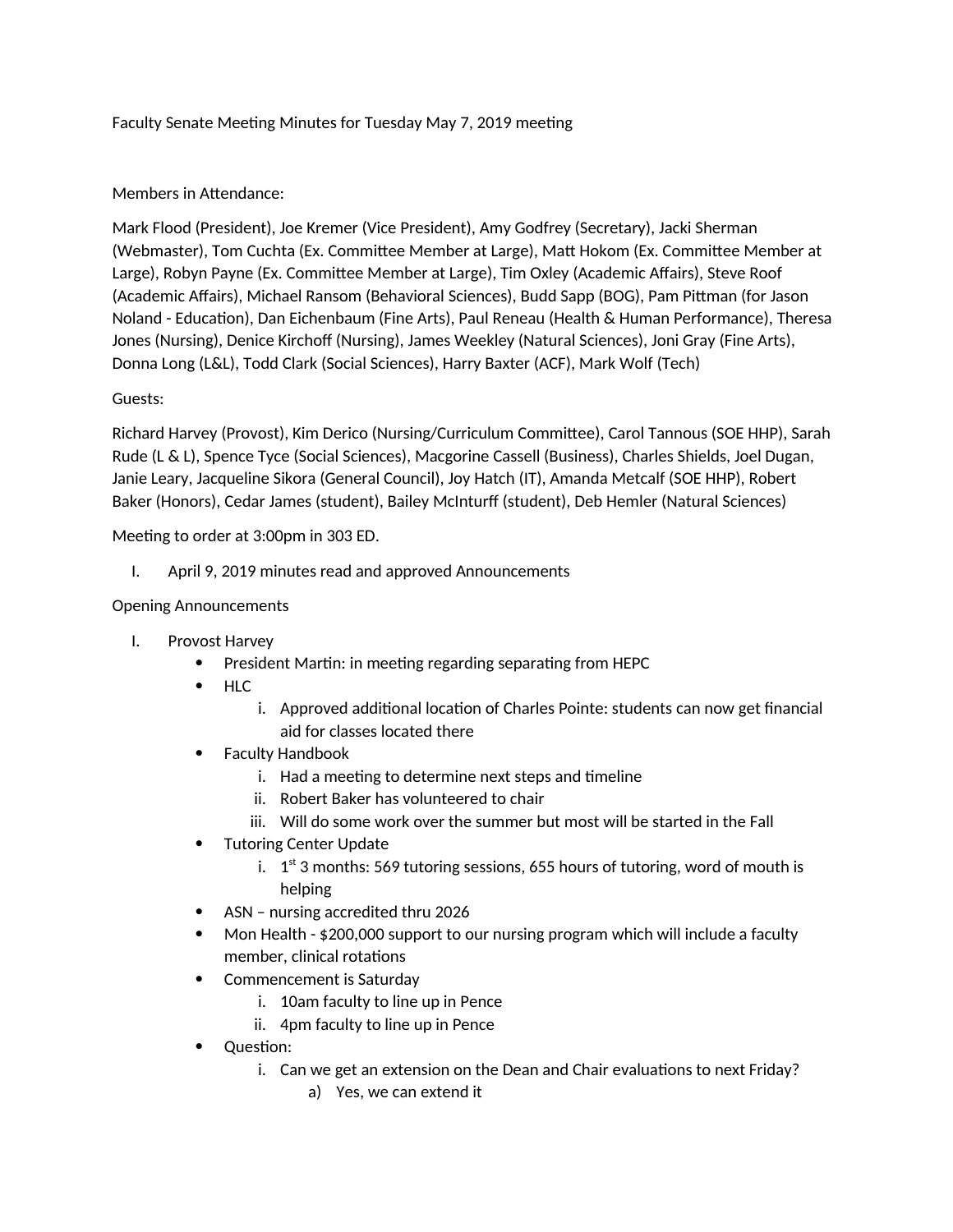- b) Can deliver directly to the Provost's office if you would like
- II. BOG representative, Dr. Sapp
	- BOG policy 25 relating to salary is up for comment
		- i. Note: WVU Provost office; Marshall Chief Academic Officer and Dean/chair; West Liberty – Provost, HR, and CFO
		- ii. Tried to extend comment period
		- iii. All information in agenda now instead of a separate document
		- iv. Email with all topics has been relayed to the BOG
		- v. Next meeting is Thursday, May 9<sup>th</sup> at 9am
- III. ACF representative, Dr. Baxter
	- $\bullet$  HEPC: April 26<sup>th</sup>
		- i. Interim chancellor named: Dr. Sara Tucker who is also over the community and technical colleges
	- PEIA: Open Enrollment ends May 15
	- Legislative Interims: May 20-21<sup>st</sup>, will have Education Special Session
		- i. Had public meeting across the state
			- a) Biggest issues: opid problem, want more flexibility with education but not for charter schools or education savings accounts, teacher pay
- IV. Student Government no representatives
- V. Meeting Schedule
	- Faculty Senate meetings for 2019-2020 academic year
		- i. Meeting location: 303 Education Building
		- ii. Meeting time: 3:00-5:00 pm
		- iii. All meetings held on 2nd Tuesday of the month except where noted:
			- a) August 20, 2019 (3rd Tuesday)
			- b) September 10, 2019
			- c) October 8, 2019
			- d) November 12, 2019
			- e) December 10, 2019
			- f) January 14, 2020
			- g) February 11, 2020
			- h) March 17, 2020 (3rd Tuesday)
			- i) April 14, 2020
			- j) May 5, 2020 (1st Tuesday)

# Unfinished Business

- I. Faculty Handbook committee report
	- Met and will get started
	- Identified that the Senate By Law will need revision
- II. Committee on Committees
	- Reports sent out this morning (May 7)
	- Send revisions to Paul Reneau
- III. Presidential Survey Committee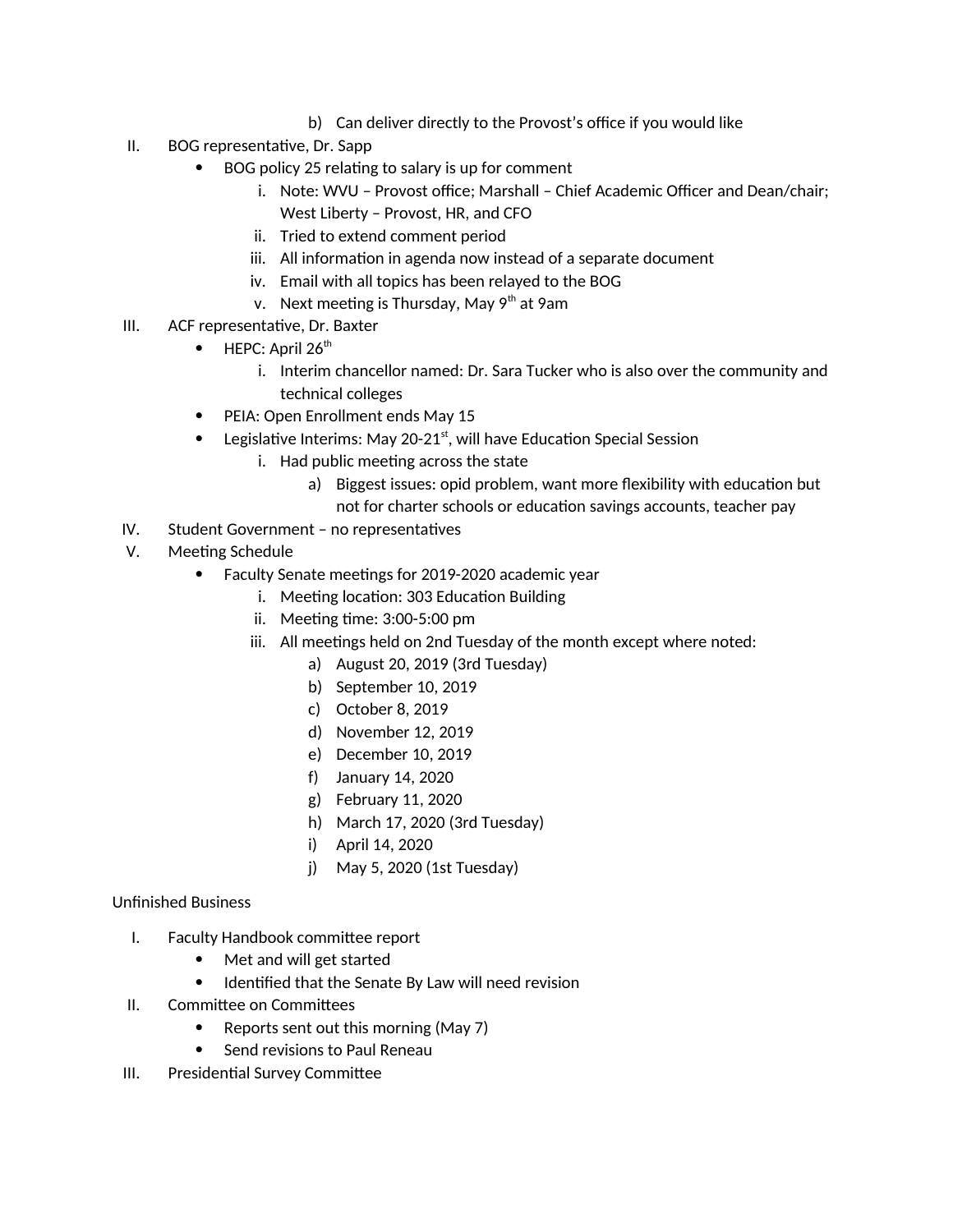- Committee is gathering the data and will report to the executive committee of the Faculty Senate
- Question: Was the end of the year report sent in?
	- i. Yes, but no data from the survey was included
- Question: Will the committee be writing a report with the survey data in it?
	- i. Yes and will be shared with the executive committee
- IV. Ad hoc committee on bylaws and constitution
	- Has been on hold due to the restructuring and will start in the Fall
	- Will require a 2/3rds of all faculty vote
- V. Campus climate survey ad hoc committee
	- Chair: Mike Ransom
	- Question: Faculty Welfare would like to collaborate on this project, is that ok?
		- i. Yes, would like to share ideas

### Old Business

- I. Motion: Bring both curriculum proposals, #18-19-11 and #18-19-13, to the table as a group a. Approved
- II. Motion: To approve both curriculum proposals for second reading
	- a. Approved

### New Business

- I. Tenure and Promotion Decisions
	- a. Todd Clark: tenure process is confusion at any institution and I would like light to be shed on what happened this year
		- i. Questions to Chuck Shields (Chair of Personnel committee):
			- 1. What is the process of vetting tenure and promotion applications?
				- a. Provided a list of applications in December, portfolios are housed in the Provost office to review starting in January, each member reviews the portfolios individually, the committee meets and votes
			- 2. When did you submit the committee's recommendations/report to the Provost office?
				- a. Sent to the President and the Provost on March  $26<sup>th</sup>$
			- 3. How many applications for tenure?
				- a. 8 portfolios
			- 4. How many did you forward with tenure recommendations?
				- a. Not sure if I can answer that but we had answers for all 8 portfolios
			- 5. Recommendations went to whom?
				- a. President and the Provost
			- 6. Did the administration send receipt of the recommendations? a. Yes
			- 7. Did the administration contact committee members?
				- a. No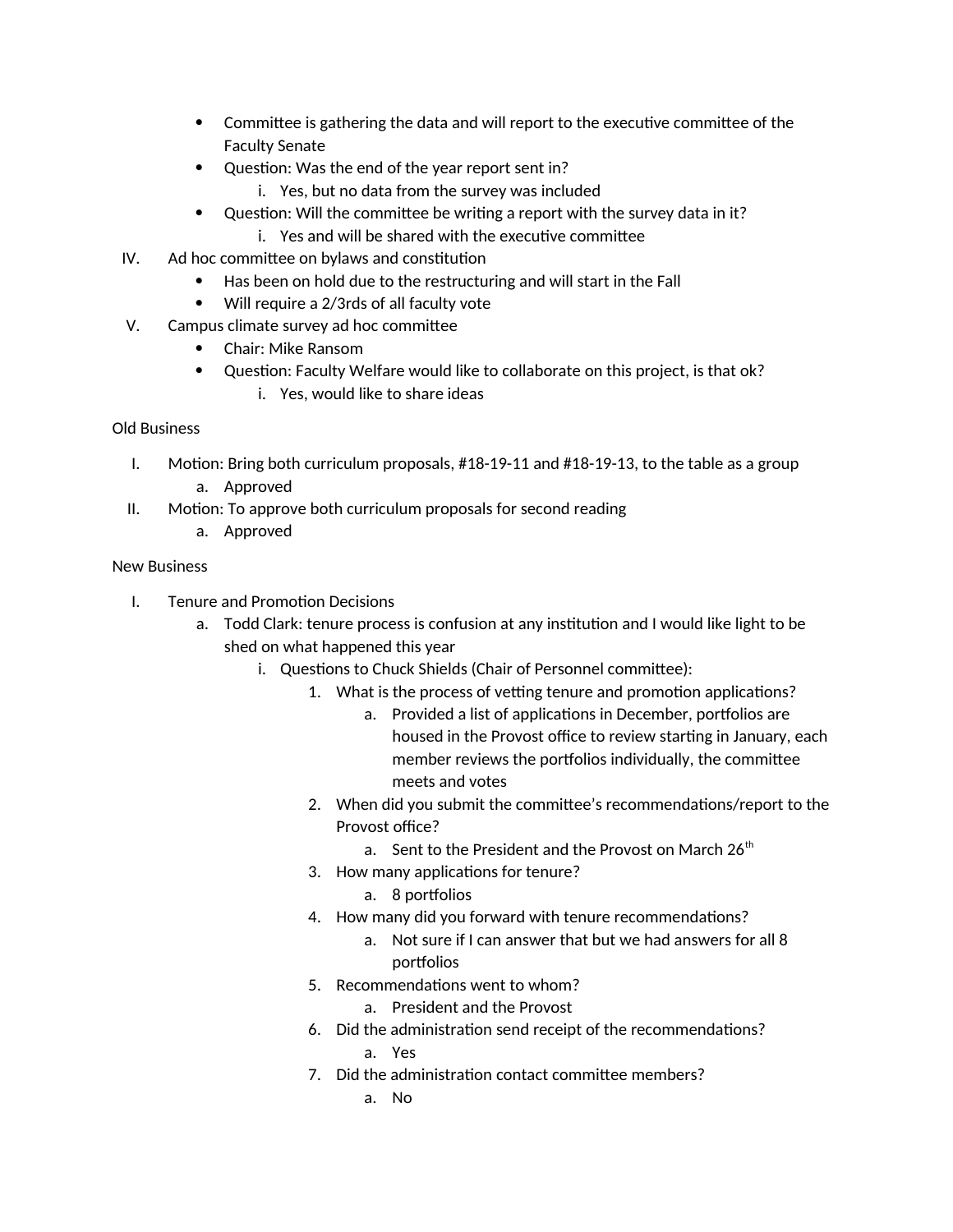- ii. Questions to Richard Harvey (Provost) from Todd Clark and Matt Hokom
	- 1. What is the process for Administration vetting tenure?
		- a. Review on criteria found in the faculty handbook and series 9
	- 2. Is it the ultimate decision of the President?
		- a. Ultimate decision of the Provost who recommends to the President
	- 3. In the past administration has made a decision by the faculty awards, why the delay this year?
		- a. Waited till the decision was ready; wasn't ready to make a recommendation to the President in time for the faculty awards
	- 4. What was the interaction with the personnel committee after their recommendations were sent?
		- a. None
		- b. Draft of committee report had to remove potential identifiers
	- 5. How many denials of tenure this year?
		- a. Zero; the Provost recommended that 2 be deferred and 1 would be grated a 3 year non-tenure contract
	- 6. Was there a difference of opinion between you and the President on these?
		- a. Not that I am aware of
	- 7. What is the definition of defer?
		- a. No decision at this time
	- 8. Does the faculty handbook refer to the term defer?
		- a. Cannot answer that without looking first
	- 9. Does series 9?
		- a. Don't think so
	- 10. Who sent the letters to faculty?
		- a. The Provost sent and signed them
	- 11. Did you know the contents of the letters?
		- a. Yes
	- 12. Did you and the President agree?
		- a. Need to talk to the President to verify
	- 13. Why recommend the personnel committee to take out information from this year's report that is historically in the report? (Note: reports can be found in Faculty Senate meeting minutes)
		- a. Take out potential identifiers
	- 14. Where there any "no's" in last year's report?
		- a. Yes
	- 15. Was anyone informed that they had been denied tenure?
		- a. No one received such a contract which is a one year terminal contract when tenure is denied
	- 16. Did not grant tenure this year?
		- a. Yes
	- 17. What does deferral mean?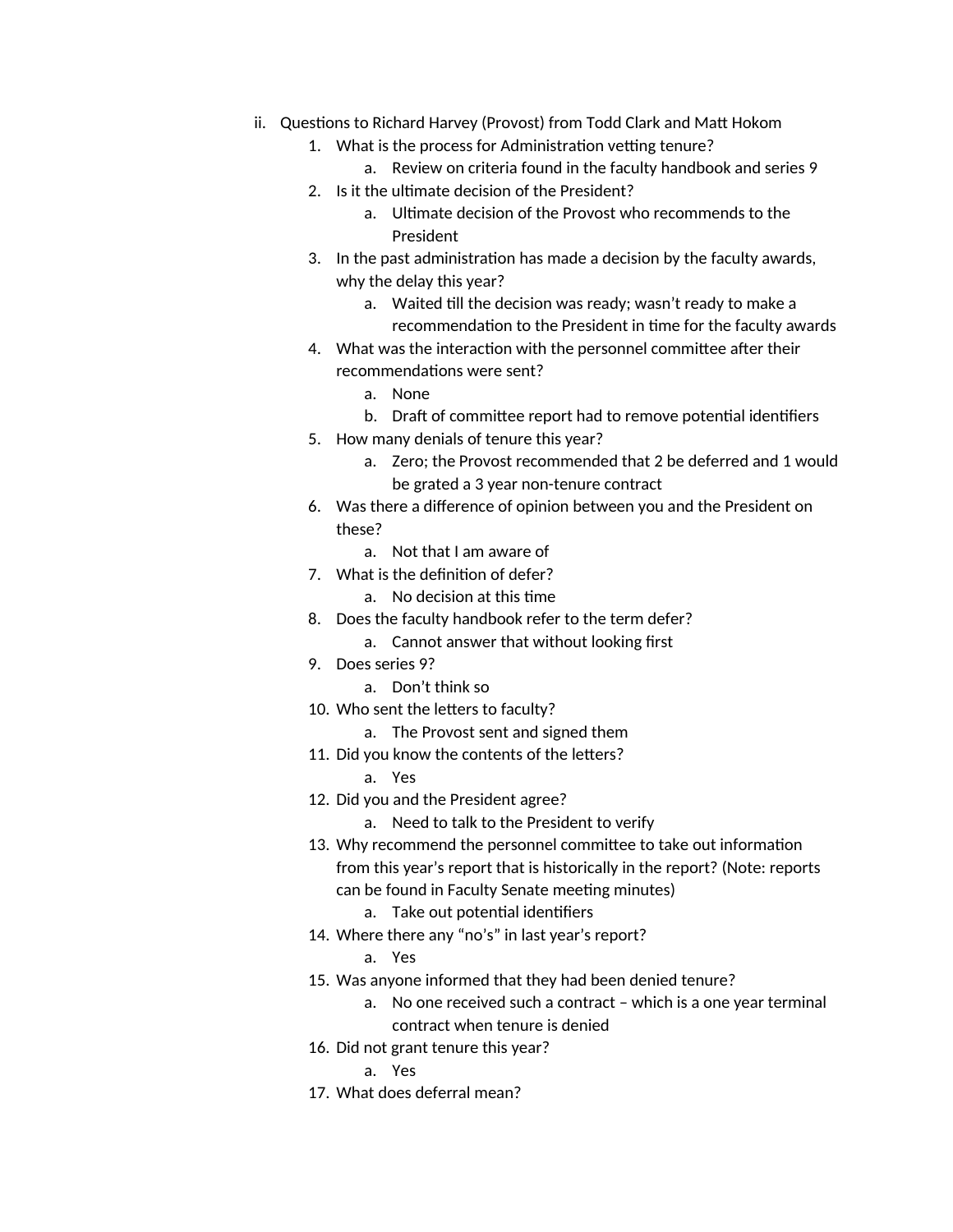- a. Decision will be made but not at this time more information was provided to those individuals with a timeline
- 18. When were they informed?
	- a. May 1st
- 19. Has the university done deferrals in the past?
	- a. Cannot answer
- iii. Additional questions to Chuck Shields, Richard Harvey, and Jacqueline Sikora
	- 1. Did all 8 get recommendations from the personnel committee? a. Specific recommendations were sent to the Provost
	- 2. Can we be sued from past year's personnel committee reports?
		- a. Individuals from past years could
	- 3. Can an individual share their own letter?
		- a. That is inappropriate but can be done; don't recommend
	- 4. As a faculty member on campus, who is looking out for my best interest?
		- a. Representing the institution
		- b. American Fed. Of Teacher's Union
	- 5. Zero were denied but moved to a non-tenure contract?
		- a. Offered a 3 year non tenure track contract
	- 6. Is there a process related to budget as it relates to tenure?
		- a. Yes; portfolios arrive December  $1<sup>st</sup>$ ; list goes to the CFO to adjust budget
- II. Motion: bring all three curriculum proposals, #18-19-06, #18-19-14, and #18-19-15, to the table as a group for first reading.
	- a. Approved
	- b. Motion: to approved all three curriculum proposals for first reading
		- i. Approved
	- c. Question: can these be implemented in the Fall?
		- i. Yes
	- d. Motion: to waive the time period between first and second reading
		- i. Approved
	- e. Motion: to approved all three curriculum proposals for second reading i. Approved
- III. Committee Reports
	- a. Comment: Student Financial Appeals report said reviewed but no further information may need more information as long as there are no identifiers
	- b. We received all committee reports
- IV. Officer Elections
	- a. Reminder the President term is a one year term this time; all other are also for a one year term
	- b. Any further nominations?
		- i. Matt Hokom for President
			- 1. Accepted the nomination
	- c. Results of the President voting between Joe Kremer and Matt Hokom